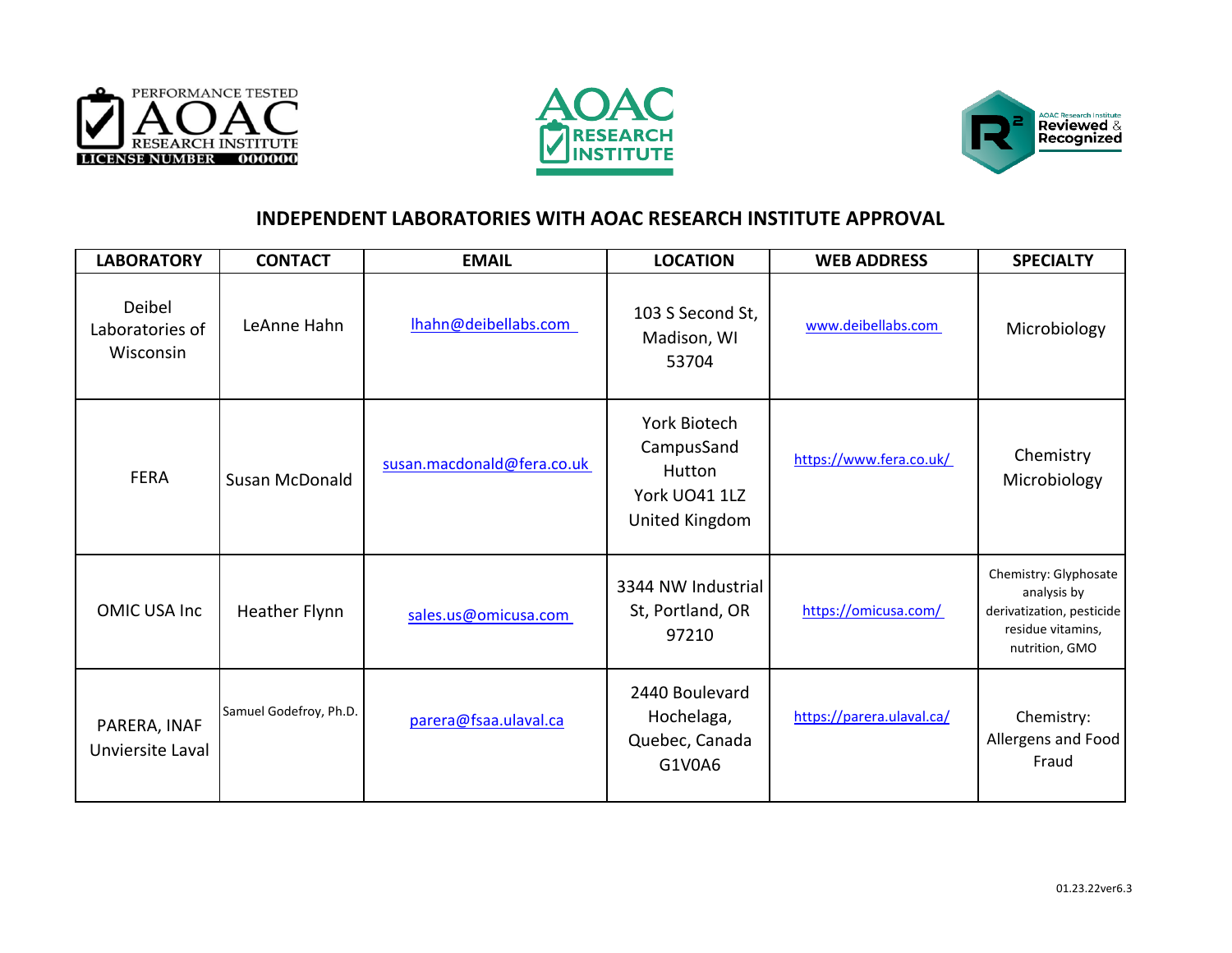| <b>LABORATORY</b>                                                      | <b>CONTACT</b>    | <b>EMAIL</b>                 | <b>LOCATION</b>                                                                                  | <b>WEB ADDRESS</b>                 | <b>SPECIALTY</b>                              |
|------------------------------------------------------------------------|-------------------|------------------------------|--------------------------------------------------------------------------------------------------|------------------------------------|-----------------------------------------------|
| <b>TEQ Analytical</b><br>Laboratories<br>and<br><b>Industrial Labs</b> | Alexandra Tudor   | atudor@teqanalyticallabs.com | 12635 E. Montview<br>Blvd, Aurora, CO<br>80045                                                   | http://www.teganalyticallabs.com/  | Cannabis<br>Food<br>Chemistry<br>Microbiology |
| Japan Food<br>Research<br>Laboratories<br>(JFRL)                       | Hiroko Suzuki     | suzukih@jfrl.or.jp           | 52-1 Motoyoyogi-<br>cho<br>Shibyua-ku Tokyo<br>151-0062 Japan                                    | https://www.jfrl.or.jp/english     | Chemistry<br>Allergens<br>Microbiology        |
| <b>ADRIA</b>                                                           | Maryse Rannou     | maryse.rannou@adria.tm.fr    | Crech'h Gwen<br>29000 Quimper<br>France                                                          | https://www.adria.tm.fr/           | Microbiology                                  |
| Q Laboratories                                                         | Erin Crowley      | ecrowley@qlaboratories.com   | 1930 Radcliff Drive<br>Cincinnati, OH 45204                                                      | https://www.qlaboratories.c<br>om/ | Chemistry<br>Microbiology                     |
| FutureFeed                                                             | Siong Tan, Ph.D.  | siongt@futurefeed.com.au     | BLD 145 James Cook<br><b>Drive</b><br>James Cook University<br>Townsville QLD 4814,<br>Australia | https://www.future-<br>feed.com/   | Chemistry                                     |
| Campden BRI                                                            | <b>Gail Betts</b> | Gail.betts@campednbri.co.uk  | <b>Station Road</b><br>Chipping Campden<br>Gloucestershire, GL55<br>6LD<br>United Kingdom        | https://www.campdenbri.co.<br>uk/  | Chemistry<br>Microbiology                     |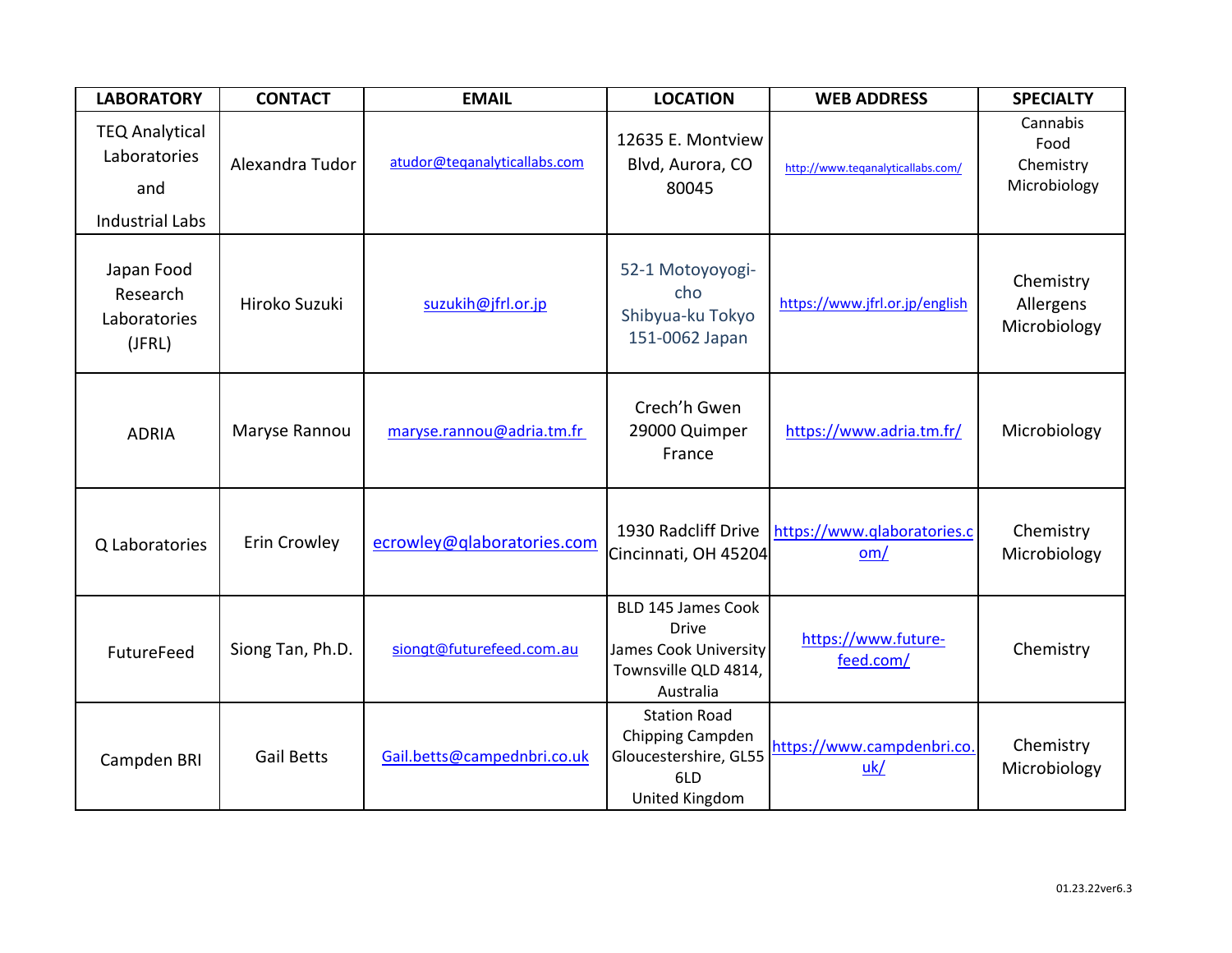| <b>LABORATORY</b>                                | <b>CONTACT</b>            | <b>EMAIL</b>                         | <b>LOCATION</b>                                                  | <b>WEB ADDRESS</b>                                                                                                      | <b>SPECIALTY</b>                                                                      |
|--------------------------------------------------|---------------------------|--------------------------------------|------------------------------------------------------------------|-------------------------------------------------------------------------------------------------------------------------|---------------------------------------------------------------------------------------|
| AEMTEK, Inc.                                     | Heidi Wright,<br>Ph.D.    | heidi.wright@aemtek.com              | 466 Kato Terrace<br>Fremont, CA 94539                            | https://aemtek.com/                                                                                                     | Microbiology                                                                          |
| Merieux<br><b>NutriSciences</b>                  | Wendy McMahon             | wendy.mcmahon@mxns.com               | 3600 Eagle Nest Dr.<br>South Building<br>Crete, IL 60417         | https://www.merieuxnutriscien<br>ces.com/us/en                                                                          | Chemistry<br>Microbiology                                                             |
| ANFACO-<br><b>CECOPESCA</b>                      | Vanesa Losada<br>Iglesias | vlosada@anfaco.es                    | Carretera Colegio<br>Pontevedra 36212<br>Spain                   | Universitario 16 Vigo http://www.anfaco.es/es/ind<br>ex.php                                                             | Chemistry                                                                             |
| <b>ILVO</b>                                      | Wim Reybroeck,<br>Ph.D.   | wim.reybroeck@ilvo.vlaandere<br>n.be | Burgemeester 370<br>Belgium 9090                                 | Melle, East-Flanders https://ilvo.vlaanderen.be/<br>en/                                                                 | Veterinary drugs,<br>Mycotoxins,<br>Allergens                                         |
| <b>Eurofins SF</b><br>Analytical<br>Laboratories | Jamie Willems,<br>Ph.D    | JamieWillems@eurofinsUS.com          | 2345 S. 170 <sup>th</sup> Street<br>New Berlin, WI               | https://www.eurofinsus.com<br>/food-<br>testing/laboratories/eurofins<br>-sf-analytical-laboratories/                   | Chemistry<br>foods, feed,<br>pharmaceutical<br>products and<br>dietary<br>supplements |
| <b>Eurofins Nutrition</b><br>Analysis Center     | Kayla Bossom              | kaylabossom@eurofinsus.com           | 2200 Rittenhouse<br>Street, Suite 150<br>Des Moines, IA<br>50321 | https://www.eurofinsus.com<br>/food-<br>testing/laboratories/eurofins Chemistry Analysis<br>-nutrition-analysis-center/ | Nutrient, Vitamin,<br>and Specialized<br>in Foods & Feeds                             |